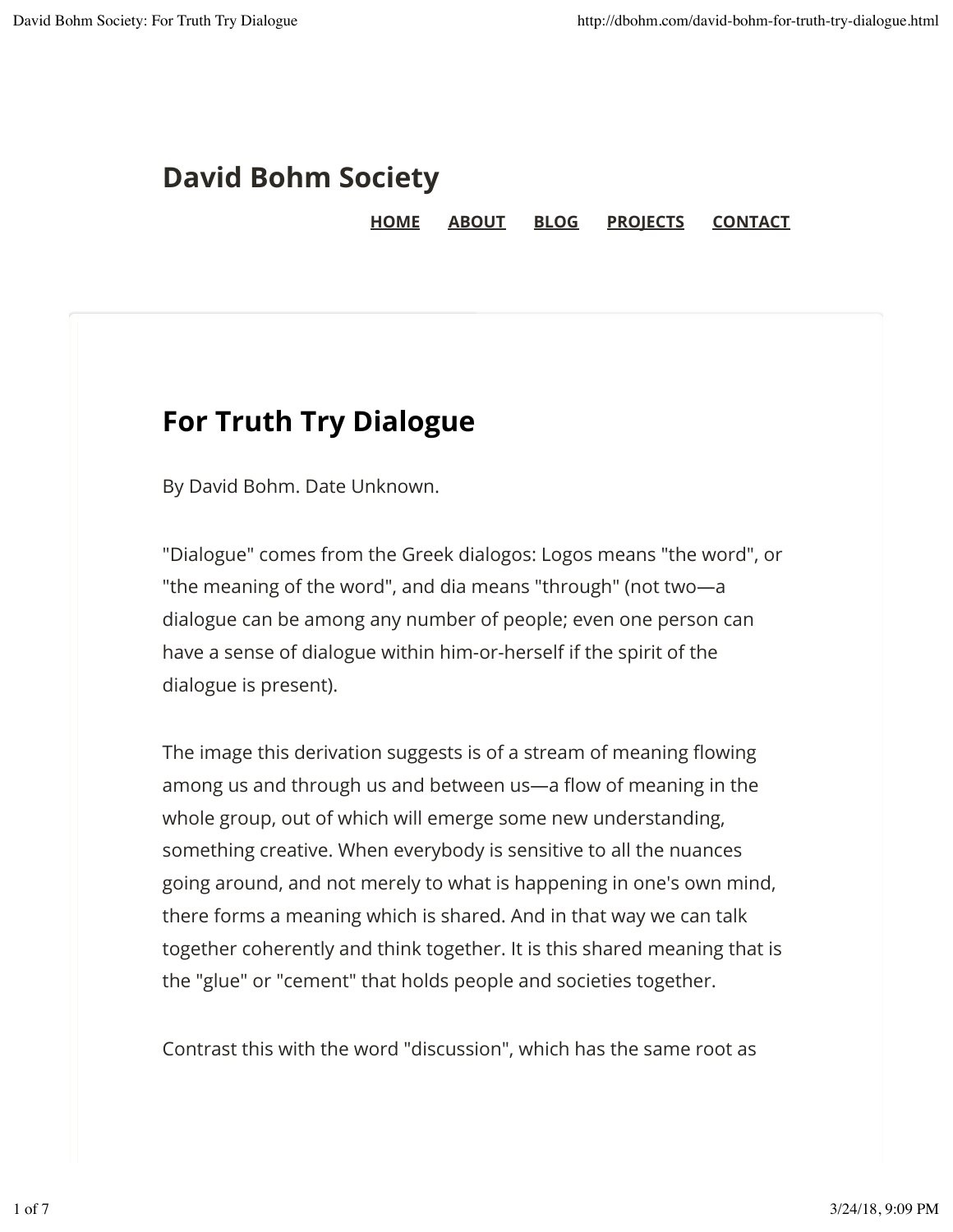"percussion" and "concussion". Discussion really means to break things up. It emphasizes the idea of analysis, where there may be many points of view. A great deal of what we call "discussion" is not deeply serious, in the sense that there are all sorts of things held to be non-negotiable, untouchable, things that people don't even want to talk about. Discussion is like a ping-pong game, with people batting the ideas back and forth in order to win the game.

In a dialogue there is no attempt to gain points, or to make your particular view prevail. It is more a common participation, in which people are not playing a game against each other but with each other. In a dialogue, everybody wins.

The power of the group could be compared with a laser. Ordinary light is called "incoherent", which means that it is going in all sorts of directions; the light waves are not in phase with each other so they donÂ<sup>1</sup>t build up. But a laser produces a very intense beam which is coherent. The light waves build up strength because they are all going in the same direction, and the beam can do all sorts of things that ordinary light cannot.

Now, you could say that our ordinary thought in society is incoherent it is going in all sorts of directions, with thoughts conflicting and canceling each other out. But if people were to think together in a coherent way, as in a dialogue situation, it would have tremendous power. Then we might have such a coherent movement of communication, coherent not only at the level we recognize, but at the tacit level—at the level for which we have only a vague feeling. That would be even more important.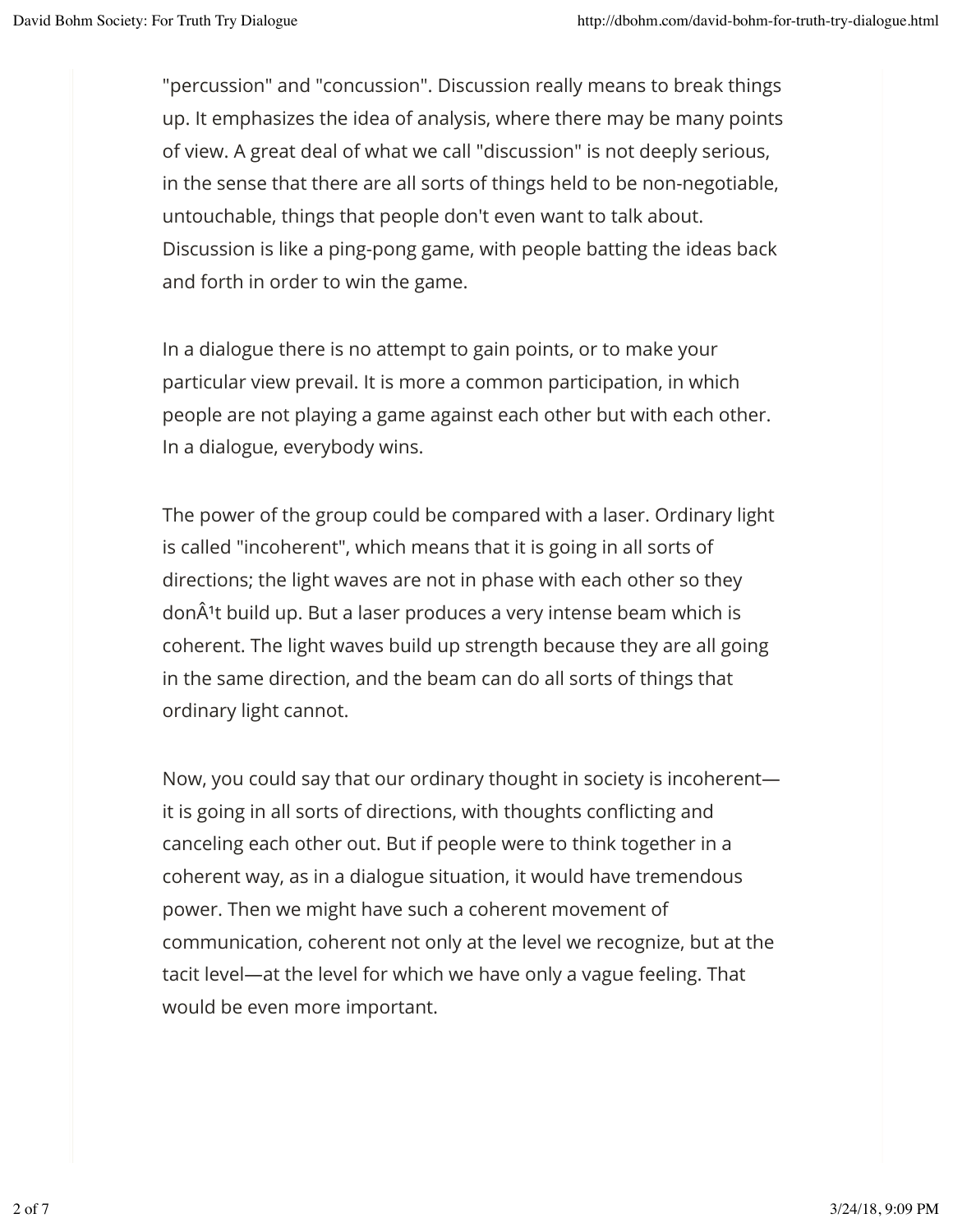"Tacit" means that which is unspoken, which cannot be described—like the tacit knowledge required to ride a bicycle. It is the actual knowledge, and it may be coherent or not. Thinking is actually a subtle tacit process. We do almost everything by this sort of tacit knowledge. Thought is emerging from the tacit ground, and any fundamental change in thought will come from the tacit ground. So if we are communicating at the tacit level, then maybe thought is changing.

The tacit process is common. It is shared. The sharing is not merely the explicit communication and the body language. There is also a deeper tacit process which is common. The whole human race knew this for a million years, but now we have lost it, because our societies got too big. We have to get started again, because it has become urgent that we communicate, to share our consciousness. We must be able to think together, in order to do intelligently whatever is necessary. The point is that this notion of dialogue and common consciousness suggests that there is some way out of our collective difficulties. If we can all suspend carrying out our impulses, suspend our assumptions and look at them, then we are all in the same state of consciousness. In dialogue the whole structure of defensiveness and opinions and division can collapse; and suddenly the feeling can change to one of fellowship and friendship, participation and sharing. We are then partaking of the common consciousness.

People will, however, come to a group with different interests and assumptions. They are basic assumptions, not merely superficial assumptions—such as assumptions about the meaning of life, or about your own self-interest, your countryÂ<sup>1</sup>s interest, or your religious interest; about what you really think is important.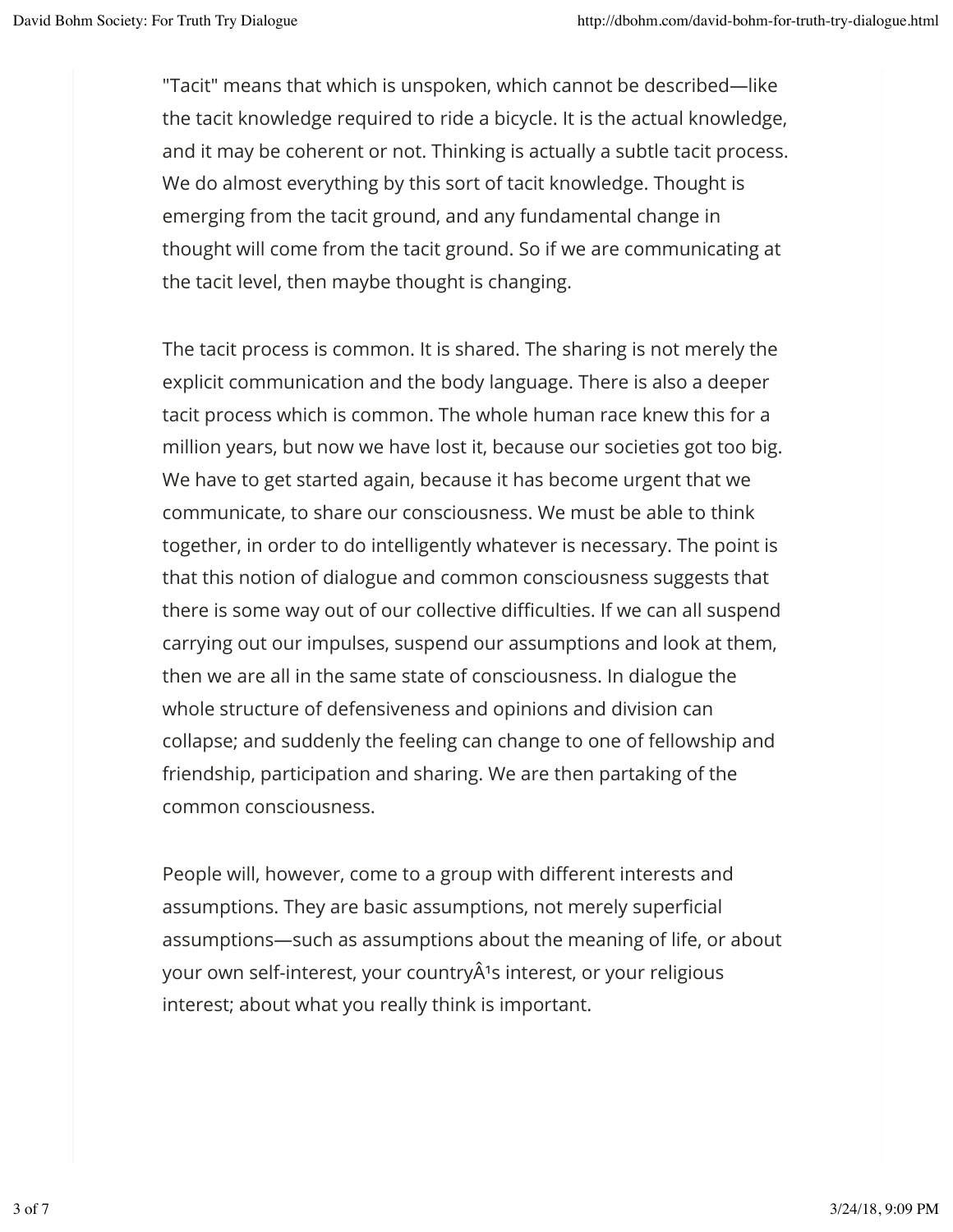We could also call assumptions "opinions". The word "opinion" is used in several senses. When a doctor has an opinion, that's the best assumption he or she can make based on the evidence. The doctor may then say, "Okay, I'm not quite sure, so let's get a second opinion." A good doctor does not react to defend the assumption—if the second opinion turns out to be different, the doctor doesn't jump up and say, "How can you say such things?" That doctor's opinion would be an example of a rational sort of opinion, one not defended with a strong reaction.

Opinions can tend to be experienced as "truths", assumptions that we are identified with, and which we defend. But as long as we have a defensive attitude—blocking and holding assumptions, sticking to them and saying, "I've got to be right"—then intelligence is very limited, because intelligence requires that you don't defend an assumption. The proper structure of an assumption or of an opinion is that it is open to evidence that it may not be right.

Cultural assumptions are very powerful and you are not usually aware of them, just as you are not normally aware of an accent in the way you talk. Other people can tell you that you've got one, or if you listen carefully you might find it. But the accent is part of your culture. A great deal of your assumptions are part of your culture, too, and this comes out in relationship.

Krishnamurti said that "to be" is to be related. But relationship can be very painful. He said that you have to think and feel out all your mental processes and work them through, and then that will open the way to something else. And I think that is what can happen in the dialogue group. Certain painful things can happen for some people; you have to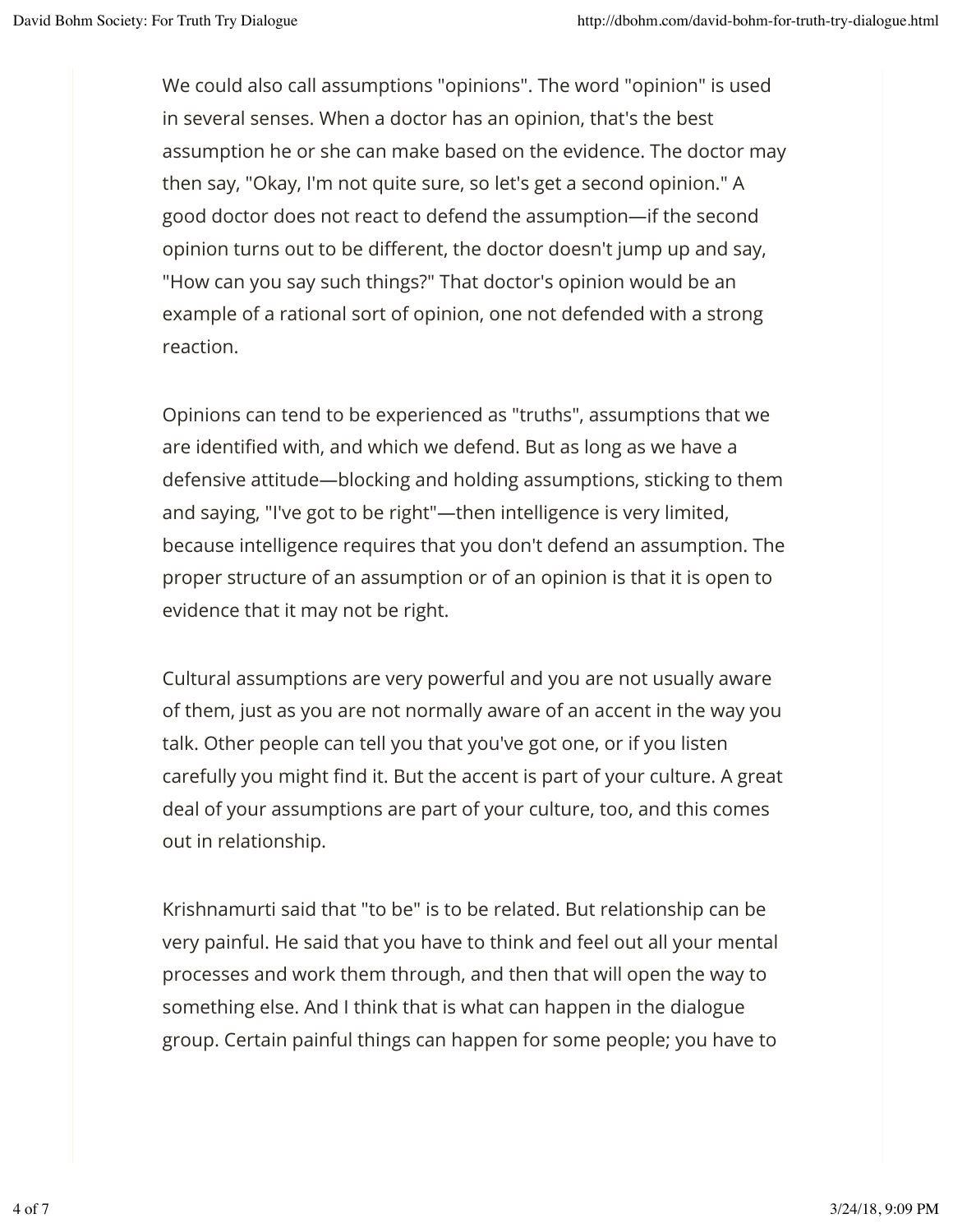work it all out.

This is part of what I consider dialogue—for people to realize what is on each other's minds without coming to any conclusions or judgements. In a dialogue we have to sort of weigh the question a little, ponder it a little, feel it out. You become more familiar with how thought works.

It isn't necessary that everybody be convinced to have the same view. This sharing of mind, of consciousness, is more important than the content of the opinions. You may find that the answer is not in the opinions at all, but somewhere else. Truth does not emerge from opinions; it must emerge from something else—perhaps from a more free movement of this tacit mind.

Dialogue may not be concerned directly with truth—it may arrive at truth, but it is concerned with meaning. If the meaning is incoherent you will never arrive at truth. You may think, "My meaning is coherent and somebody else's isn't," but then we'll never have meaning shared. And if some of us come to the "truth", while a lot of people are left out, it's not going to solve the problem. You will have the "truth" for yourself and for your own group, whatever consolation that is. But we will continue to have conflict. Therefore it is necessary to share meaning. Our society is incoherent, and hasn't done that very well for a long time, if it ever has.

There is no "road" to truth. In dialogue we share all the roads and we finally see that none of them matters. We see the meaning of all the roads, and therefore we come to the "no road". Underneath, all the roads are the same because of the very fact that they are "roads"—they are rigid.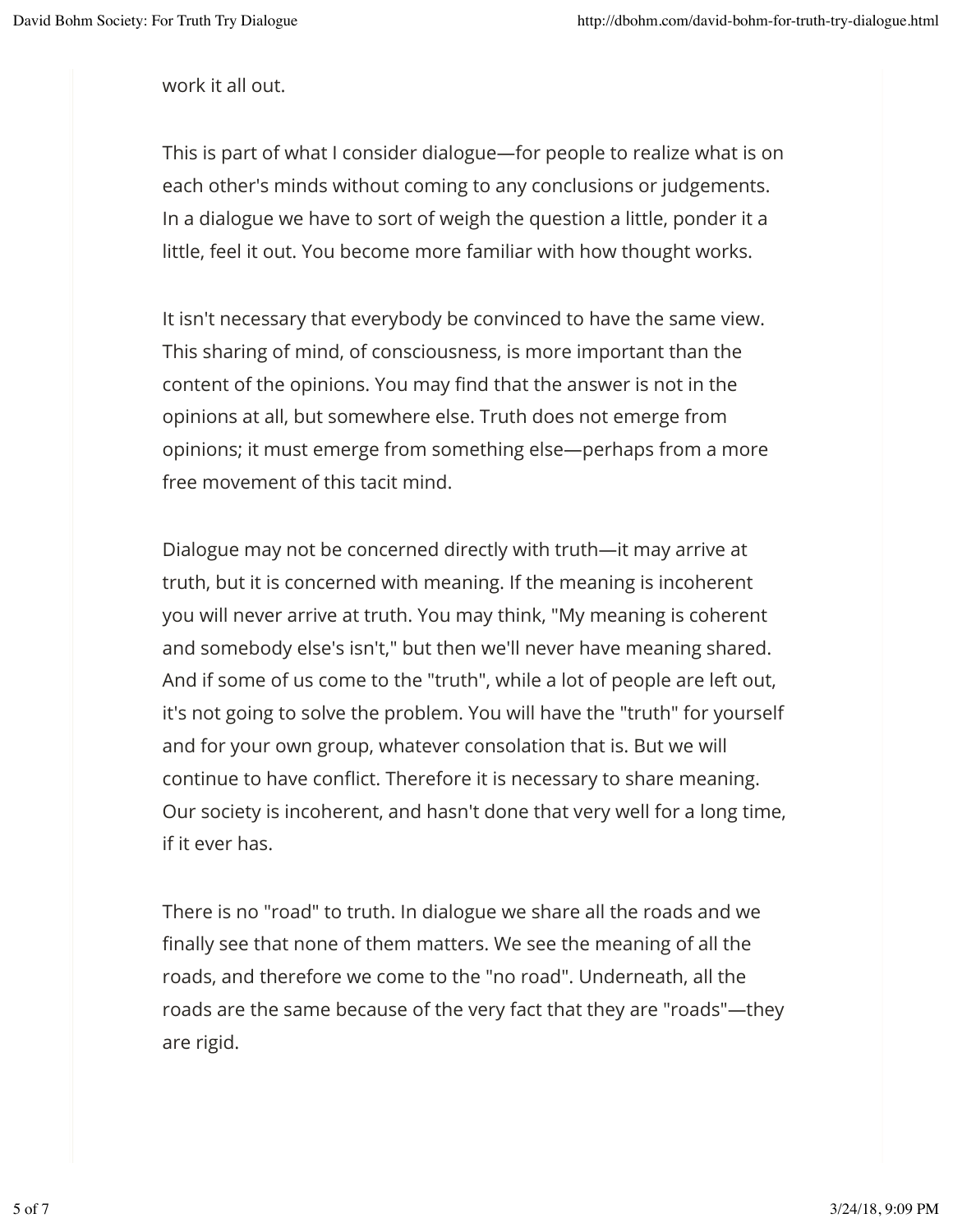There may be no pat political "answer" to the world's problems. However, the important point is not the answer—just as in dialogue, the important point is not the particular opinions—but rather the softening up, the opening up, of the mind, and looking at all the opinions.

The collective dimension of the human being, where we have a considerable number of people, has a qualitatively new feature; it has great power;potentially, or even actually. And in dialogue we discuss how to bring that to some sort of coherence and order. The question is really: Do you see the necessity of this process? That's the key question. If you see that it is absolutely necessary, then you have to do something.

We should keep in mind, nonetheless, that the dialogue is not only directed at solving the ills of society, although we do have to solve those ills. But that $\hat{A}$ 's only the beginning. When we have a very high energy of coherence, we might get beyond just being a group that could solve social problems.

Possibly it could make a new change in the individual and a change in the relation to the cosmos. Such an energy has been called "communion". It is a kind of participation. The Christians had a Greek word koinonia, the root of which means "to participate" —the idea of taking part in it; not merely the whole group, but the whole. This is what I mean by "dialogue". I suggest that through dialogue, there is the possibility for a transformation of the nature of consciousness, both individually and collectively.